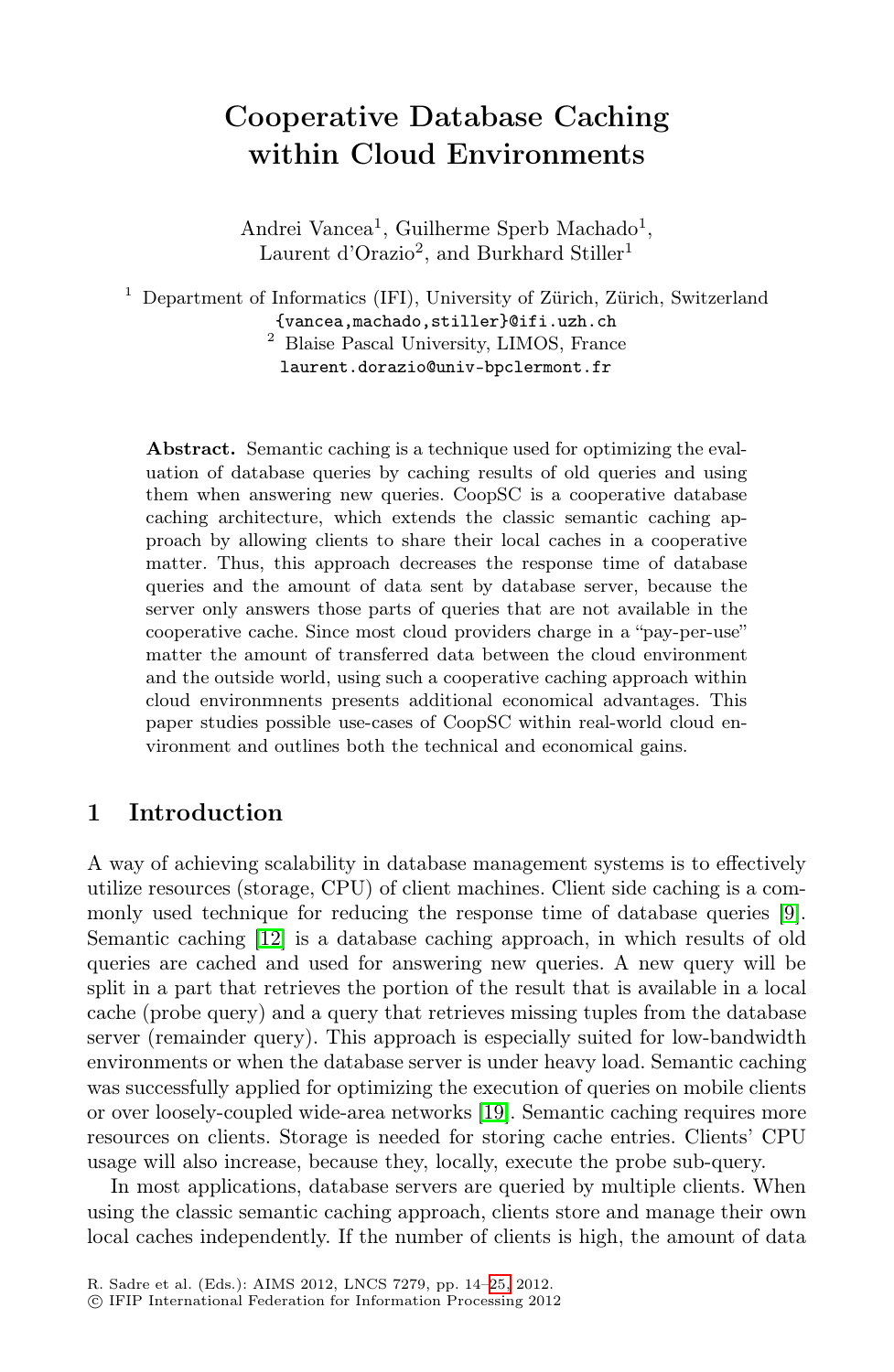sent by database server and queries response times can rapidly increase even when caching is used. The performance can be further improved by allowing clients to share their entries in a cooperative way. Another limitation of existing semantic caching solutions is that they do not handle update queries. Modification performed in the database are not propagated to cache entries stored by clients.

Peer-to-peer (P2P) networks have been applied successfully for enhancing beyond the traditional client-server communication, thus, they are applicable to the distribution problem outlined. E.g., the CoopNet [\[18\]](#page-11-3), uses a cooperative network caching architecture for solving Web flash crow scalability problems. These results show that a cooperative P2P-based caching approach significantly increase the performance of client-server architectures under heavy load.

Nowadays, cloud computing environments have become an important technology which delivers computing resources (CPU, bandwidth, storage) as a service. The end-users do not need to have information about the physical location of these resources, which can be scaled up or down, in an elastic matter, depending on the real-time demand. End-users are charged based on the usage of these resources. Thus, optimizing the use of cloud-based computing resource has now also an important economic importance. The CoopSC architecture reduces the amount of data transferred between database servers and clients. Many cloud providers (e.g., Amazon EC2 [\[2\]](#page-10-1), Rackspace [\[5\]](#page-10-2)) bill data transferred between cloud environment and outside world. Therefore, Using the CoopSC approach within a cloud-computing infrastructure presents also economic advantages. This paper studies CoopSC within real-life cloud environment, determines possible usage scenarios, and outlines both its performance-wise and economic advantages.

Like for most existing database cache architectures [\[12\]](#page-11-0), the major aim of CoopSC [\[23\]](#page-11-4) is the enhancement of the performance of read-intensive query workloads. Such types of workloads are frequently used in many type of applications, including decision-support systems. Select-project queries, where the predicate is a n-dimensional range condition, are commonly used when queries dimensional data (e.g., geographic information). Thus, again, the real-life case is considered with a high priority.

CoopSC decreases the response time of database queries, because servers only handle the portions of queries that can not be answered using the cooperative cache. Also, the amount of data sent by database servers can be significantly reduced. CoopSC is suited for applications in which database servers store a large amount of data which needs to be transferred and processed by clients which are running in a distributed environments.

The CoopSC approach was also successfully used in context of network management and traffic analyzing architectures. The NMCoopSC (Network Management CoopSC) architecture [\[22\]](#page-11-5) optimizes the access to NetFlow records, which are collected by routers and stored in relation database systems. Different analyzers access these records in order to perform task such as intrusion detection of traffic accounting.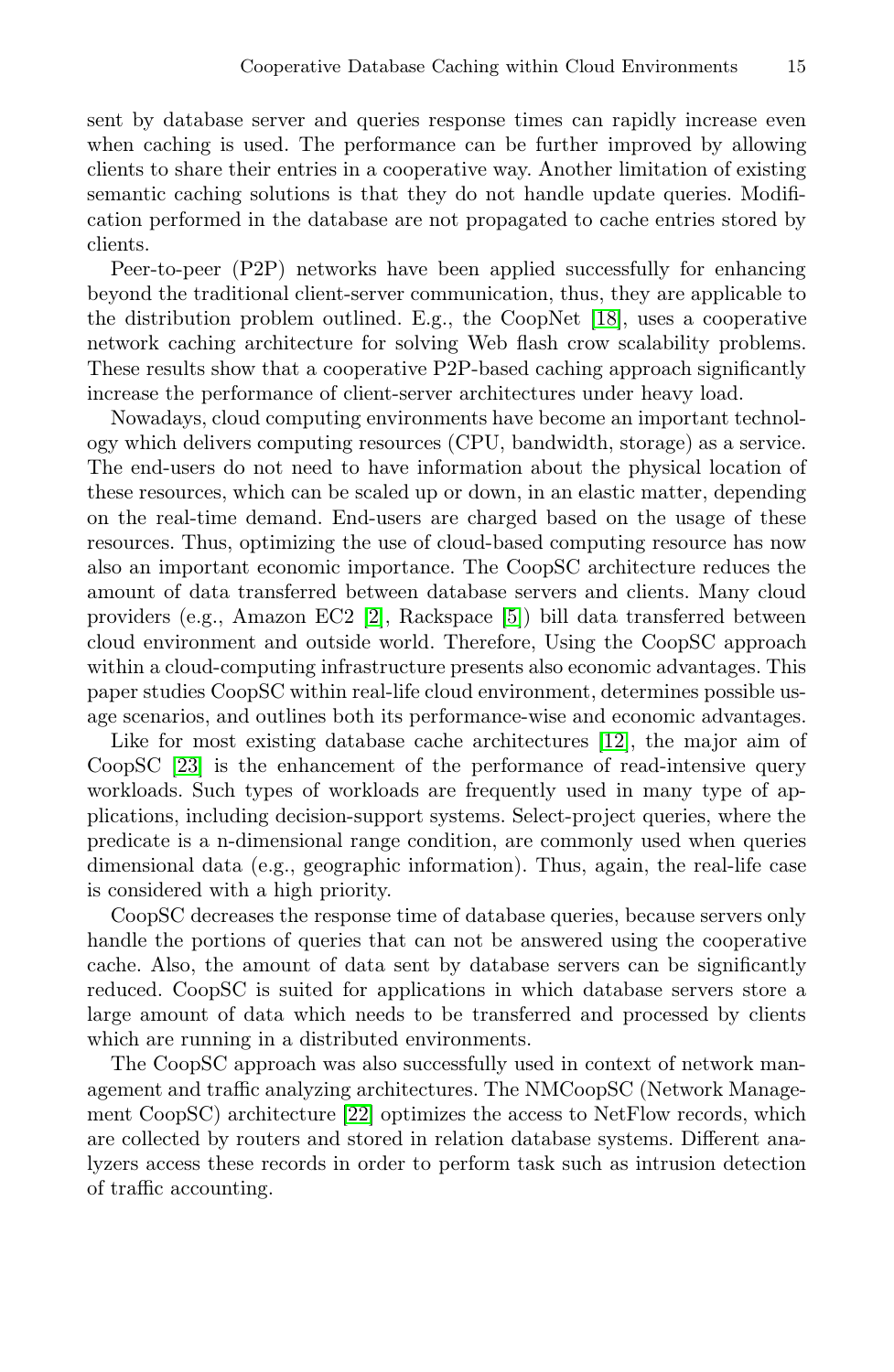# 2 Related Work

One of the key purposes of caching mechanisms is to reduce the volume of transferred data. Less transferred data can be translated in less costs to maintain an application. Therefore, in the scope of this work is important to analyze which providers or technologies enable an optimum gain to deploy CoopSC. Cloud Computing can be considered as a technology that enables solutions as CoopSC with an optimized spending, since the "pay-per-use" concept [\[6\]](#page-10-3) is embedded in the Cloud Providers business model. Just paying for the data that is actually transferred between nodes (i.e., server and clients) have clear advantages over the traditional fashion, when customers used to pay a monthly fixed amount independently of how much traffic was spent. However, Cloud Providers may present different charging schemes, mainly related to Infrastructure-as-a-Service (IaaS) [\[6\]](#page-10-3) products. It is important to analyze each of the charging schemes before deploying any solution into the Cloud.

In the past, Amazon EC2 [\[2\]](#page-10-1) did not charge for data transfers of two virtual machine instances in the same availability zone. The availability zone is a region that customer defines to host its instances in the moment of the Amazon's instance creation. Nowadays, Amazon charges in and out data transfers independently of the instance's zone [\[1\]](#page-10-4), meaning that any inbound or outbound traffic will be charged on each virtual node. Rackspace [\[5\]](#page-10-2) offers a product called Cloud Servers which is very similar to Amazon EC2. Among some technical and feature differences between them, the charging scheme differs related to data transfer between two virtual instances: if the customer does not transfer data using the network interface which has a public IP assigned, such transfer is not charged at all. GoGrid [\[4\]](#page-10-5) can be considered as a midpoint taking into consideration on how Amazon and Rackspace charges for data transfer. GoGrid does not charge per any inbound traffic into deployed instances, however it charges per any outbound traffic. The examples illustrated above may have advantages and/or disadvantages depending on how the traffic is generated considering the application employed.

[\[8\]](#page-10-6) shows how Amazon S3 [\[2\]](#page-10-1) can be used as a storage system for general database applications. In order to reduce the economic cost, the solution caches data on client side and thus, limiting the interactions with the cloud provider. This caching approach only supports strict matches and uses a simple TTL (time-to-live) mechanism for invalidating cache entries.

Client side caching is a commonly used technique for reducing the response time of database queries [\[9\]](#page-10-0). Classic client-side caching approaches include page and tuple caching. When using page caching, clients cache pages of fixed size. Queries are processed on client side down to the level of page access. If a particular page is not found in local page, a request is sent to database server and the missing page is transferred. The page caching system is implemented using mechanisms which are similar with the one used in the implementation of page-based database buffer managers. When tuple caching is used, clients cache individual tuples (or objects). This approach offers maximum flexibility, but it can suffer from performance problems caused by sending a large number of small messages.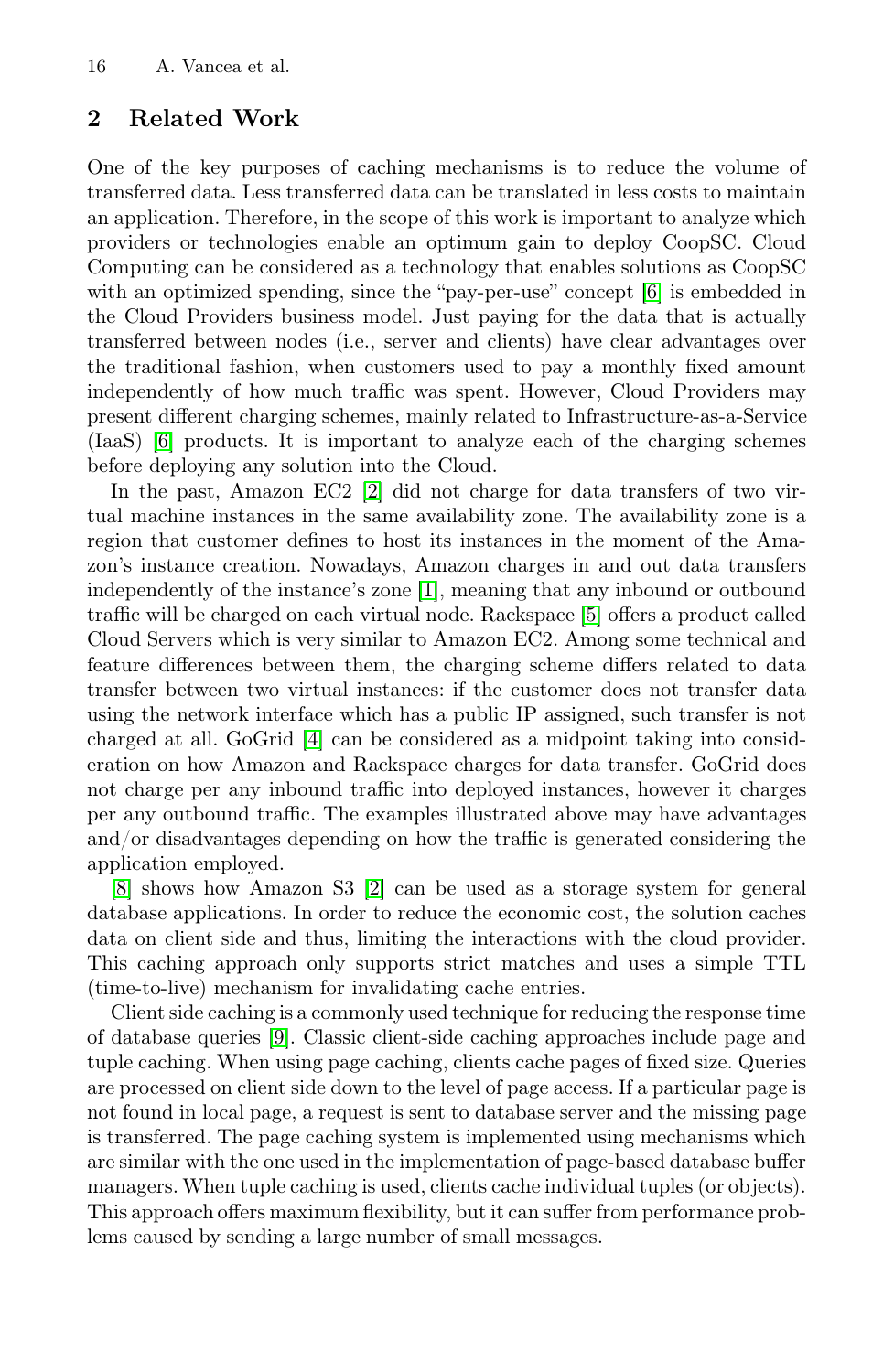The semantic caching approach which, was introduced in [\[12\]](#page-11-0) as the basic concept, caches results of old queries and allows these results to be used for answering new queries. This paper describes semantic caching concepts and compares the approach with page and tuple caching. The cache is organized into disjoint semantic regions. Each semantic region contains a set of tuples and a constraint formula, which describes the common property of the tuples. Simulations were performed for single and double attribute selection queries. These simulations show that semantic caching outperforms both tuple and page caching. However, the classic semantic caching approach does not handle update queries.

Furthermore, the approaches described in [\[12\]](#page-11-0) does not allow clients to share their caches in a cooperative way. Thus, only local cache entries can be used for answering queries.

[\[17\]](#page-11-6) describes a cooperative caching architecture for answering XPath queries with no predicates. Two methods of organizing the distributed cache are proposed: (a) IndexCache: each peer caches the results of its own queries; and (b) DataCache: each peer is assigned a particular part of the cache data space. The approach works with the XML data model and supports simple XPath queries that have no selection predicates. XPath queries assume a hierarchical XML structure and return a sub-tree of this structure. When answering a query, the XPath approach searches for a cache entry that strictly subsumes the given query. Thus, in consequence, partial hits are not supported. Another problem with this approach is that is does not handle update queries as well.

The Dual Cache approach [\[14\]](#page-11-7) is a caching service built on top of the Gedeon data management system [\[13\]](#page-11-8). The system performs a separation between query and object caches. It also allows cache entries of clients to be shared in a cooperative matter. The cooperation is done using a flooding approach, but the system allows new types of cache resolution to be added. In order to overcome the scalability issues of flooding, client are divided into communities. Thus, only clients that are in the same community can cooperate. Dual Cache handles nonrange predicates only and supports only strict hits between query entries. Update queries are also not handled.

Therefore, existing cooperative semantic caching systems lack the support of complex query types. There are no approaches in place, which handle generic ndimensional range selections. Another limitation of existing solutions is the way in which cache entries are used for answering a new query: existing approaches only look for an entry that strictly subsumes the query. Thus, combining multiple entries in order to answer a given query is not supported. Furthermore, most approaches do not provide a scalable way of finding, which entries are suitable for answering new queries. Another challenge being faced with is the design of an efficient mechanism for handling update queries that will be applied to both classic and cooperative semantic caching approaches. Compared with the classic materialized views solutions, query rewriting and handling update statements is the context of cooperative semantic caching presents many additional scalability challenges which the CoopSC project solve. The CoopSC projects solves these challenges in a distributed environment as mentioned above, while the CoopSC's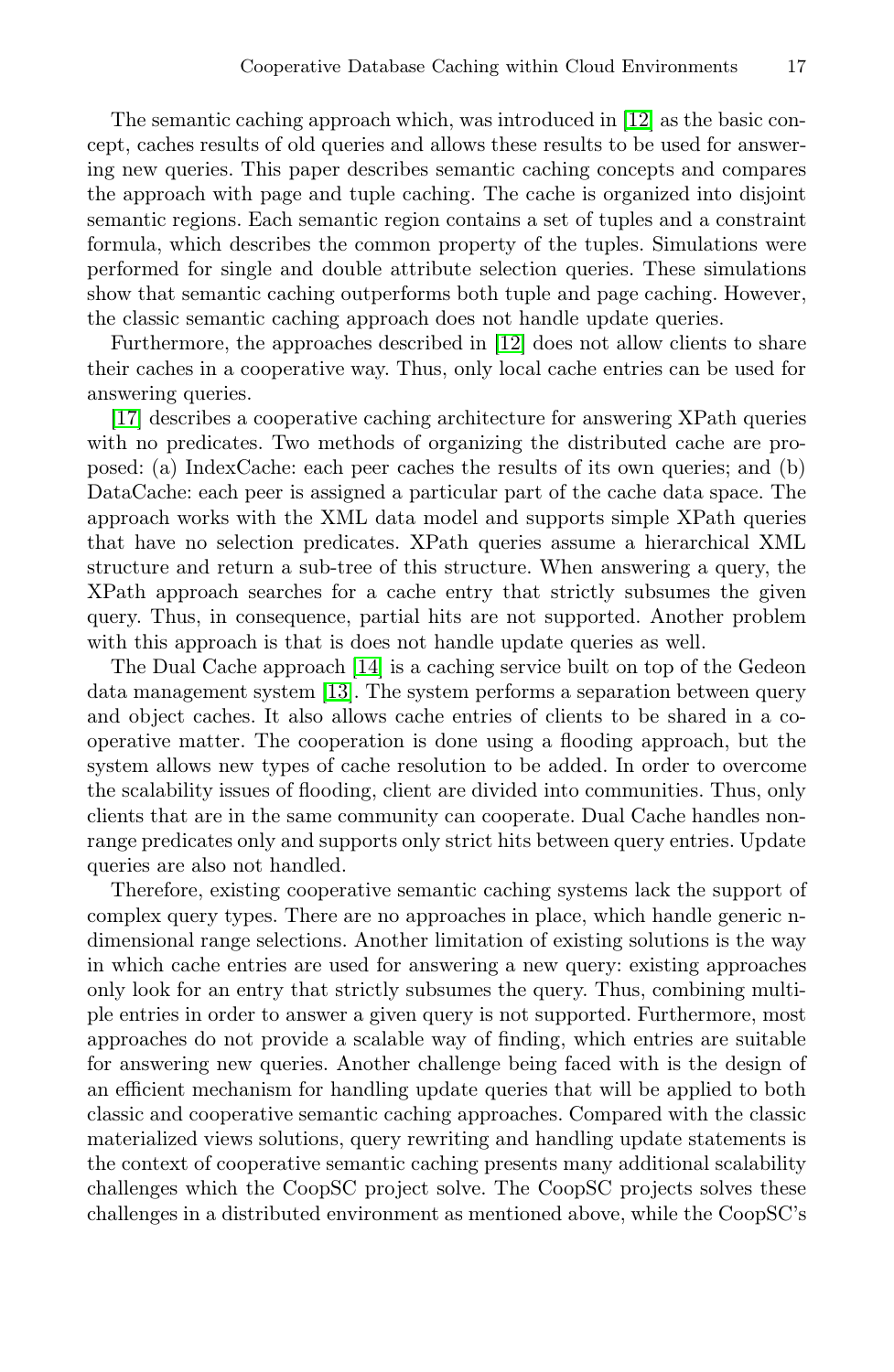very basic idea has been published in [\[23\]](#page-11-4). Using CoopSC within cloud environments offers new economic advantages due to the charging schemes used by most cloud providers.

## 3 Design of the CoopSC Approach

The Cooperative Semantic Caching (CoopSC) approach extends the general semantic caching mechanism by enabling clients to share their local semantic caches in a cooperative manner. When executing a query, the content of both the local semantic cache and entries stored in caches of other clients can be used. A new query will be split into *probe*, *remote probe*, and *remainder* sub-queries using a *query rewriting* process. The probe retrieves the part of the answer, which is available in the local cache. Remote probes retrieve those parts of the query which are available in caches of other clients. The remainder retrieves the missing tuples from the server.

Assuming CoopSC is used in the context of geographical information system (GIS), which stores data about earthquakes, the following example illustrates a possible usage scenario: client *C*<sup>1</sup> asks for the events the happened in the area between  $(20, 20)$  and  $(40, 40)$   $(Q_1$ : select \* from earthquakes where  $20 < lat$ and  $lat < 40$  and  $20 < long$  and  $long < 40$ ). The server returns the result set, and the client stores it in the local cache. Client *C*<sup>2</sup> asks for the earthquakes that happened in the area between  $(30, 30)$  and  $(50, 50)$   $(Q_2:$  select  $*$  from earthquakes where  $30 < lat$  and  $lat < 50$  and  $30 < long$  and  $long < 50$ ). As it can be clearly seen, the two areas overlap. Thus, *Q*<sup>2</sup> will be split in a remote probe, which will be sent to  $C_1$ , that returns the events that happened between  $(30, 30)$  and  $(40, 40)$  (select  $*$  from earthquakes where  $30 < lat$  and  $lat < 40$  and 30 *< long* and *long <* 40) and a remainder that returns the missing tuples from the server (select \* from earthquakes where 39 *< lat* and *lat <* 50 and 30 *< long* and  $\log \epsilon < 50$  or  $30 < \text{lat}$  and  $\text{lat} < 40$  and  $39 < \log \text{and } \log \epsilon < 50$ .

In order to execute the query rewriting, cache entries of all clients will be indexed in a distributed data structure built on top of a Peer-to-peer (P2P) overlay that is formed by all clients which are interrogating a particular database server. Additionally, CoopSC designs a suitable and efficient mechanism for handling update queries. When the content of the database is changed, modifications are reflected in the cooperative cache.

#### 3.1 Query Rewriting

The query rewriting process determines parts of a given query that can be answered using local cache (*probe*), caches of other clients (*remote probe*) or database server (*remainder* ) and the way in which they are combined in order to return the final query result. This process is executed by a component, running on client side, called *Query Rewriter*. The result of query rewriting process is a *query plan tree*, which describes how query is to be executed. Initially, the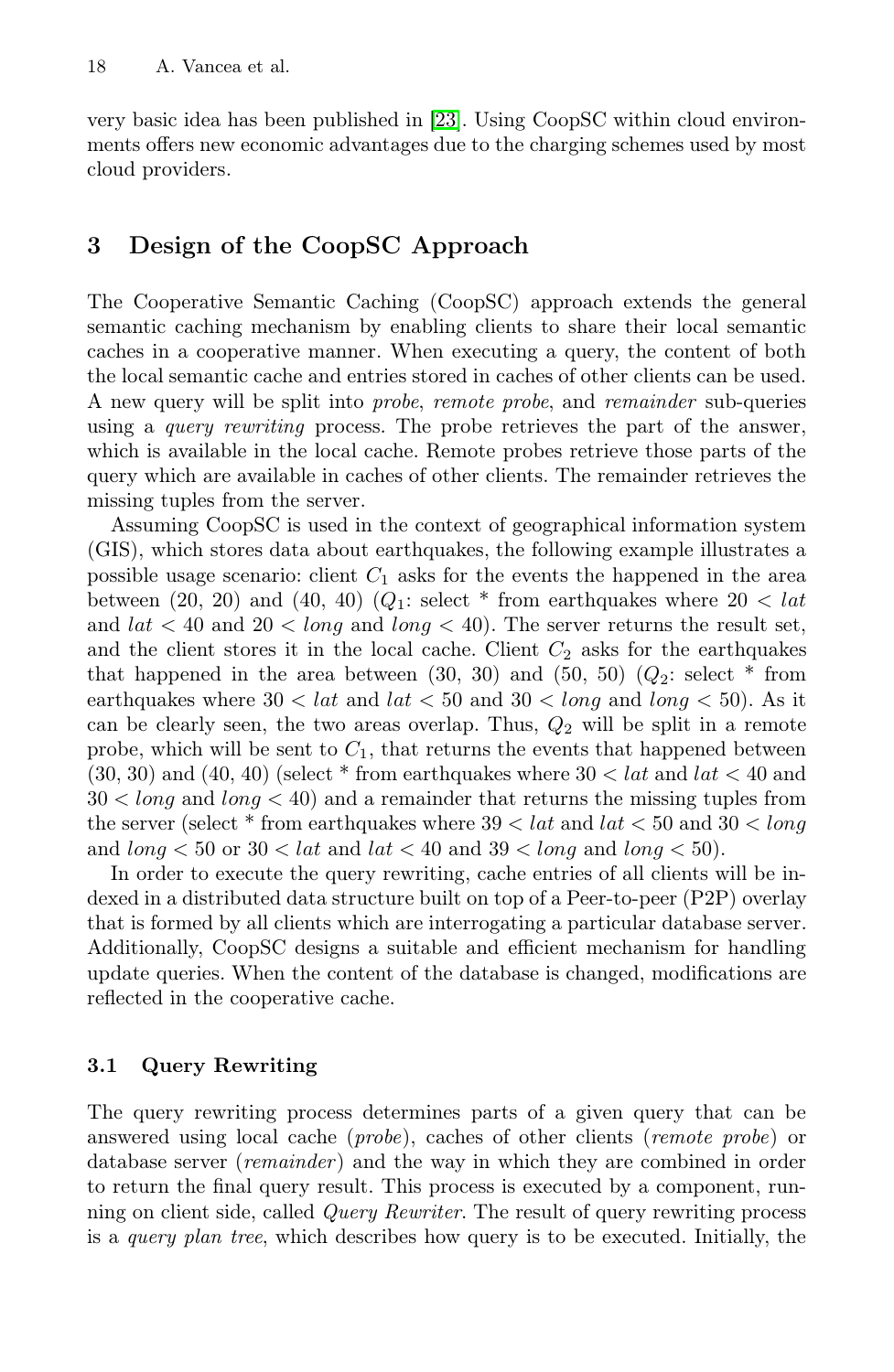query rewriting checks entries stored in local cache (*Local Rewriting*). Afterwards, the distributed index is interrogated in order to determine remote cache entries which can be used for answering given query (*Distributed Rewriting*).

This section will, first, describe the structure of *query plan trees*. Afterwards, the local and distributed rewriting process will be presented.

As mentioned, the result of query rewriting process is a *query plan tree* Its leafs refer semantic regions (stored locally or remotely) or sub-query which are to be executed by database server.

A *query plan tree* contains the following types of nodes for executing union and join operations, selection tuples from local cache entries (*SelectProject*), returning the content of specified region (*Region*), executing given query on server(*Remainder* ) and returning result of a query plan tree executed on a different CoopSC client (*Remote*).

The *Local Rewriting* process scans local cache and determines which semantic regions can be used for answering a given query. The result of local rewriting is an initial *query plan tree* which only contains references to local cache or database server.

The *distributed rewriting* uses the distributed index in order to determine which remote semantic regions can be used for answering given query. The *query plan tree*, generated during *local rewriting* is modifying by replacing *Remainder* nodes with results of interrogations sent to *distributed index*. These results can refers semantic regions stored by other clients.

#### 3.2 Distributed Index

This section describes the distributed structure that is used for indexing semantic regions. Only double attribute selections are considered, but, afterwards, the way in which this approach can be generalized for multi-attribute selections is presented. As mentioned in the beginning of the section, semantic regions are defined by a set of tuples and a predicate. Under the given assumptions, the predicate is a double attribute selection (Example: 10 *< lat* and *lat <* 20 or 20 *< long* and *long <* 30). Queries are also double attribute selections (Example: select \* from earthquakes where 10 *< lat* and *lat <* 20 or 20 *< long* and *long <* 30). Double attribute selection predicates can be represented as sets of non-overlapping axisaligned rectangles (Example:  $\{(10, 10, 20, 30), (40, 50, 80, 90)\}\$ ). Rectangles are represented with the coordinates of their top-left and bottom-right corners. This representation will be used for both semantic regions and queries.

The distributed index must be able to index semantic regions. Removing regions from index shall also be supported. Furthermore, given a query Q, the distributed index must return a *query plan tree* that contains references to semantic regions stored in different CoopSC clients and minimizes the part of query which is answered by database server.

The distributed index is based on the P2P index described in [\[21\]](#page-11-9), which adapts the classic MX-CIF quad trees [\[20\]](#page-11-10) in order to be stored on top of a P2P overlay. CoopSC tailors and implements this approach for efficiently supporting distributed query rewriting.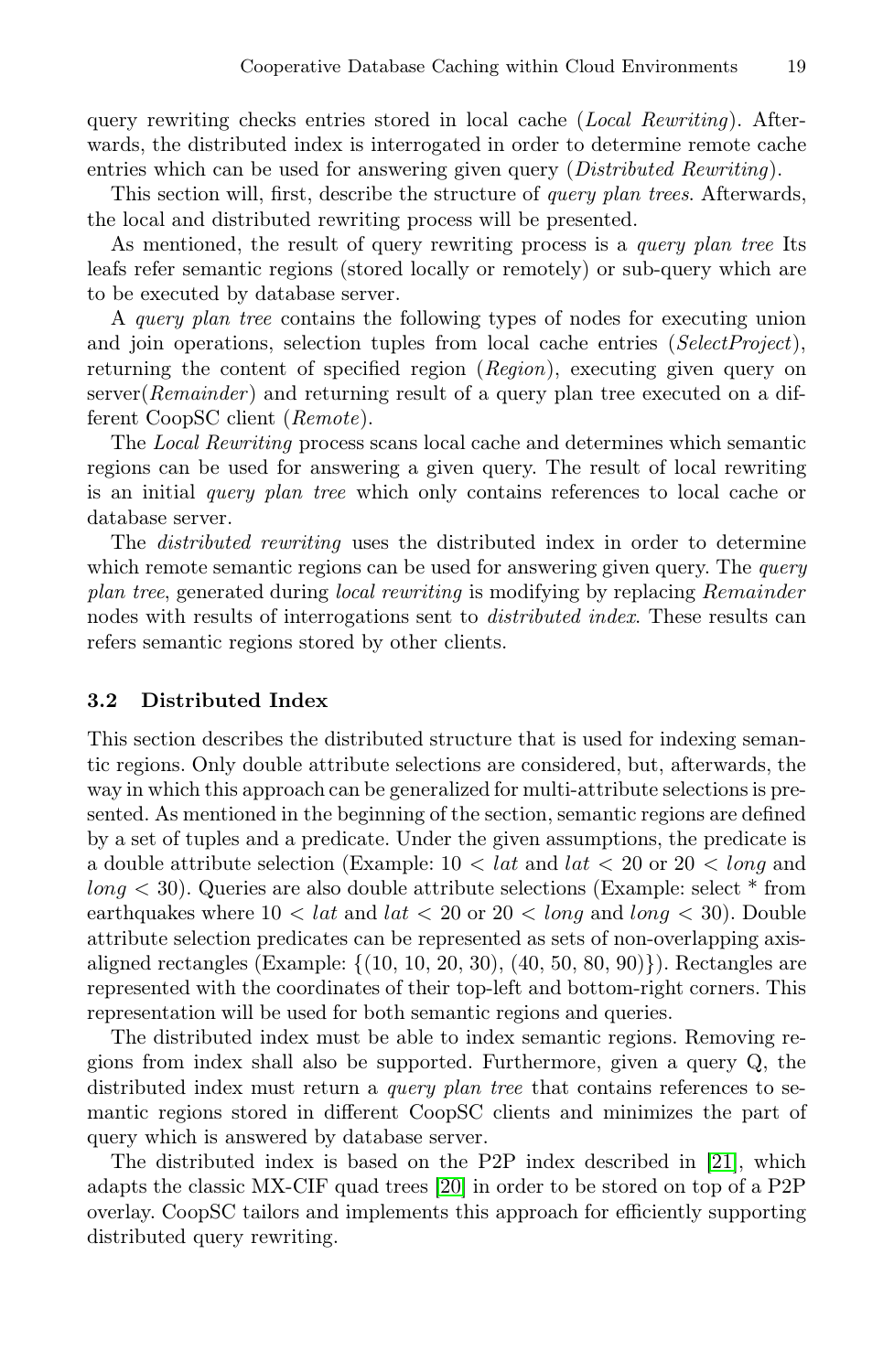## 3.3 Updates

When the content of the database is changed, modifications must be reflected in the cooperative cache. Handling updating efficiently presents the following challenging issues: a) not all modifications are generated directly by clients; database server can have active components which perform changes as result of different events; b) the update mechanism must avoid combining region that pertain to different database snapshots which might determine inconsistent results.

CoopSC handles updates with a cooperation from the database server. An active database server component was developed in order to handle the execution of update, insert, and delete SQL statements using triggers. This component uses the same quad space division as the distributed index which was presented in the previous section. For each quad from a given *fundamental update level*, database server stores a virtual timestamp which is initialized with 0. These timestamps are incremented when modification are performed to tuples pertaining to particular quads. Semantic regions are augmented with virtual timestamps of quads they intersect at the moment of retrieval from database.

Before rewriting a new query, client asks database server for the virtual timestamps of the quads that intersect given query. The rewriting process will not use entries for which some virtual timestamps are older than the ones returned by server. If such entries are found, they are also discarded in order to save storage space. These timestamps are also used during distributed rewriting in order to only consider up-to-date remote semantic regions and to discard old ones.

# 4 Scenarios and Evaluation

The CoopSC approach was implemented and evaluated using a PostgreSQL database server and a number of clients that execute, in parallel, single and double indexed attribute selection queries. Updates statements were also evaluated. Evaluation was performed using existing comercial cloud infranstructure providers (Rackspace and Amazon EC2). The economical advantages are outlined using the charging scheme of the two cloud providers valid in November 2010.

#### 4.1 Scenarios

Using the CoopSC approach within a cloud-computing infrastructure presents economic advantages because most cloud providers (e.g., Amazon EC2, Rackspace) bill data transferred between cloud environment and outside world. Two scenarios are considered: a) several nodes run inside a cloud environment in order to performed specific tasks which use data that originate from a database which is running outside the cloud; b) an operational database is running within a cloud environment while clients are running outside. In both scenarios, using the CoopSC approach reduces amount of data sent by database server and thus reduces amount of money that has to be paid for data transfer.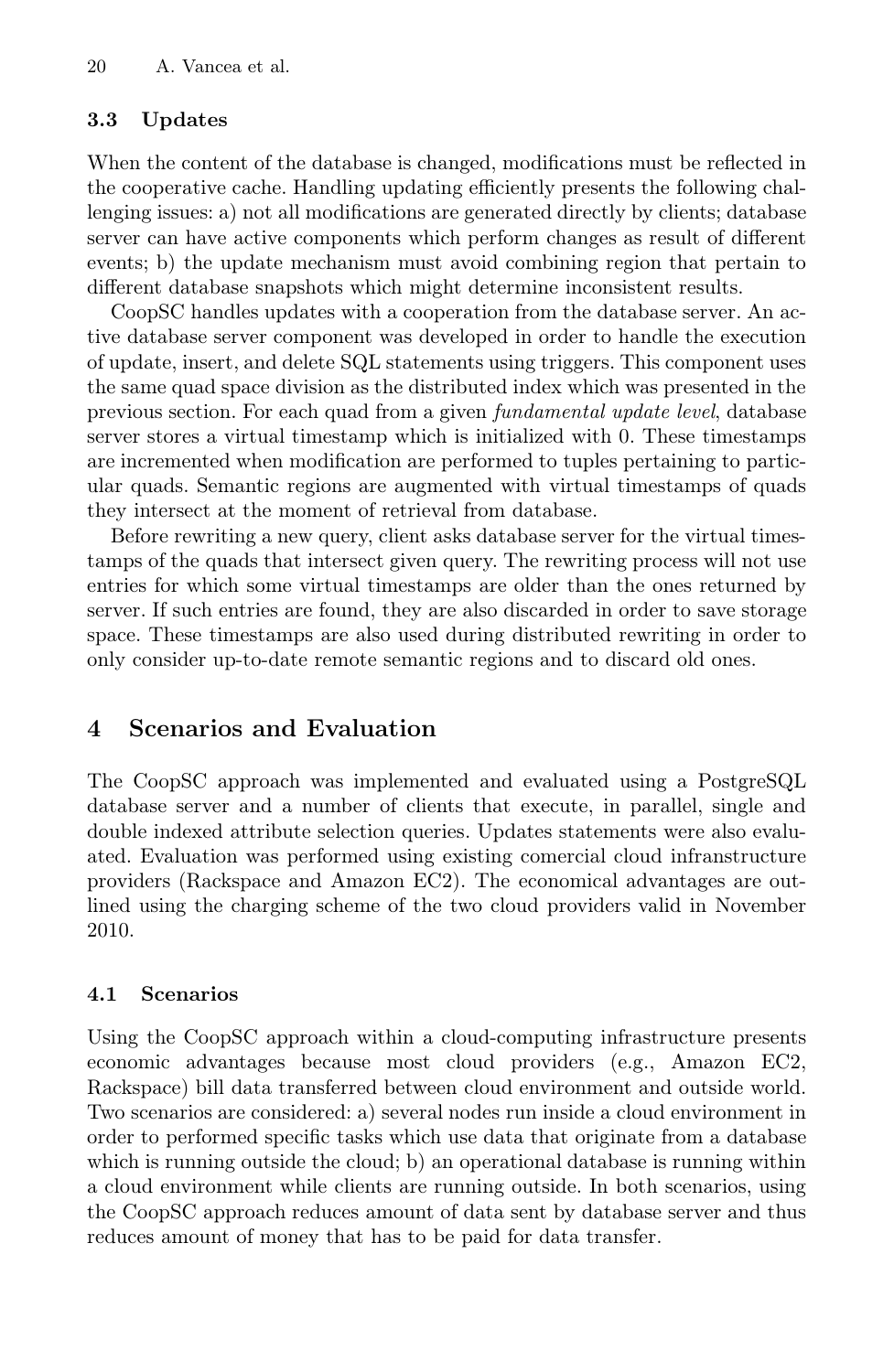The first scenario (Fig. [1a](#page-7-0)) corresponds to non-operational use cases in which cloud environment is used for executing specific tasks using data that originates from outside the cloud. For example, cloud solutions could be used for performing CPU intensive simulations with data that is stored in a database located in client's own infrastructure. Multiple cloud nodes are used for decreasing computation times. Clients cache and share input data in order to reduce the communication between cloud environment and outside.

The second scenario (Fig. [1b](#page-7-0)) expresses operational use cases in which cloud solutions are used as alternative to constructing and maintaining a operational data center.A corporation could use a cloud infrastructure for keeping corporate data which is accessed by clients located in geographically distributed working centers. A cooperative caching solution reduces amount of data sent by database server and, thus, decreases the monetary cost for data transfer.



<span id="page-7-0"></span>Fig. 1. Cloud Computing Scenarios

#### 4.2 Evaluation

The evaluation was done using the Wisconsin benchmark [\[7\]](#page-10-7) relation of 10 million tuples, where each tuple contains 208 bytes of data. Each query is a range selection on *unique1* attribute (Example: select \* from wisconsin where  $4813305$  $\alpha$  unique1 and unique1  $\alpha$  4823306). Similarly with the evaluation of other cache architectures [5], [6], queries executed by each client have a semantic locality. For each client, the centerpoints of queries were randomly chosen to follow a normal distribution curve with a particular standard deviation. For each experiment, clients first execute warm-up queries until cache is filled. The response time, for each client, is calculated by averaging the response time of 10 testing sessions of 50 queries each. The error bar is calculated using these 10 values. For each scenario, total amount of data sent by database server is also measured. Based on the charging schemes, the amount of money paid for data transferred are also calculated

Thus, in each experiment, three measurements are made: query response time (a), amount of data sent by database server and amount of money paid for data transfer (b).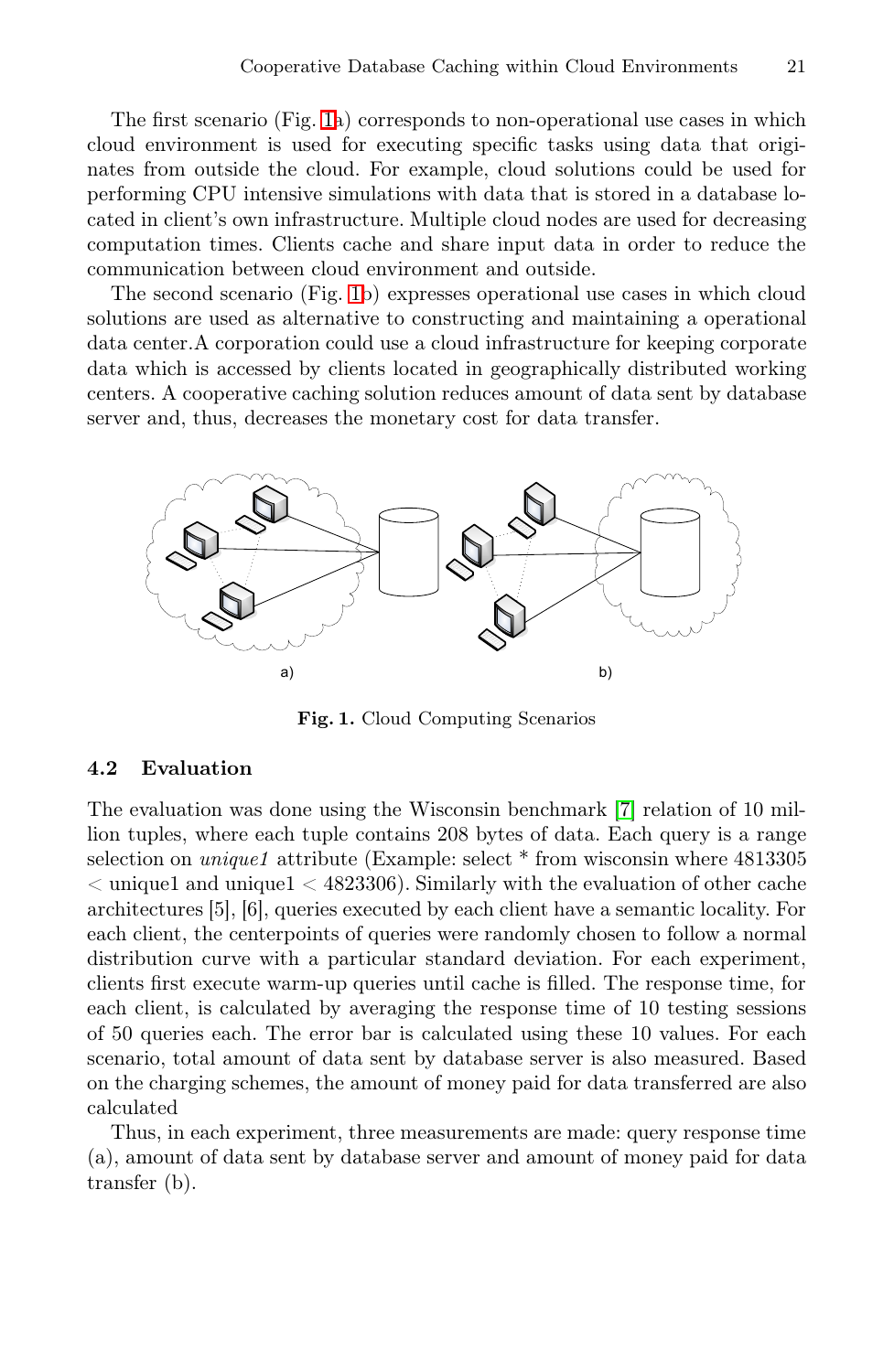Scenario A. In this experiment, database is located in a Zurich, while clients are running in nodes provided by Rackspace [\[5\]](#page-10-2) cloud infrastructure. The size of clients' caches are varied from 0 to 192 MB. The experiment uses 5 clients. The workloads have standard deviations of 150,000. The means of the gaussian curves are distributed uniformly over the range of the unique1 attribute. The difference between the means of two consecutive clients is 200,000. Each query returns 10,000 tuples. Key results of this experiment are presented in Fig. [2.](#page-8-0) Due to the instability of the resource provided to virtual machines by Rackspace response time measurements (Fig. [2a](#page-8-0)) show a high degree of instability and thus, the performance-wise benefits of CoopSC are not evident. Fig. [2b](#page-8-0) shows the amount of data sent by database server during experiments. Taking Rackspace's charging scheme into consideration, the amount of money that has to be paid for data transferred is computed. Thus, the economic-wise benefits of using a cooperative caching solution in this scenario are shown.



<span id="page-8-0"></span>Fig. 2. Scenario A: Cache Size

Scenario B. In this scenario the database server runs in a large Amazon EC2 [\[2\]](#page-10-1) instance while clients run in nodes located in the EmanicsLab testing environment. Two experiments were performed: the first experiment measures how cache size influences the performance of system, while the second experiment varies the update rate. The cost of data transfer is computed using Amazon EC2's pricing scheme. It is assume that the total monthly amount of data transfer is between 1 GB and 10 TB.

The workload of the first experiment is generated similarly with Scenario A. Key results of this experiment are presented in Fig. [3.](#page-9-0) Analyzing response time (Fig. [3a](#page-9-0)), for small cache sizes, the difference between the two approaches is reduced, because hit rates are small in both scenarios and database server has to handle executions of most queries. While the cache sizes increase, the benefits of the cooperative caching approach become more visible. In the semantic caching approach, the amount of data sent by database server is reduced, because database server only sends parts of queries which are missing from local cache. The cooperative approach further decreases this amount of data because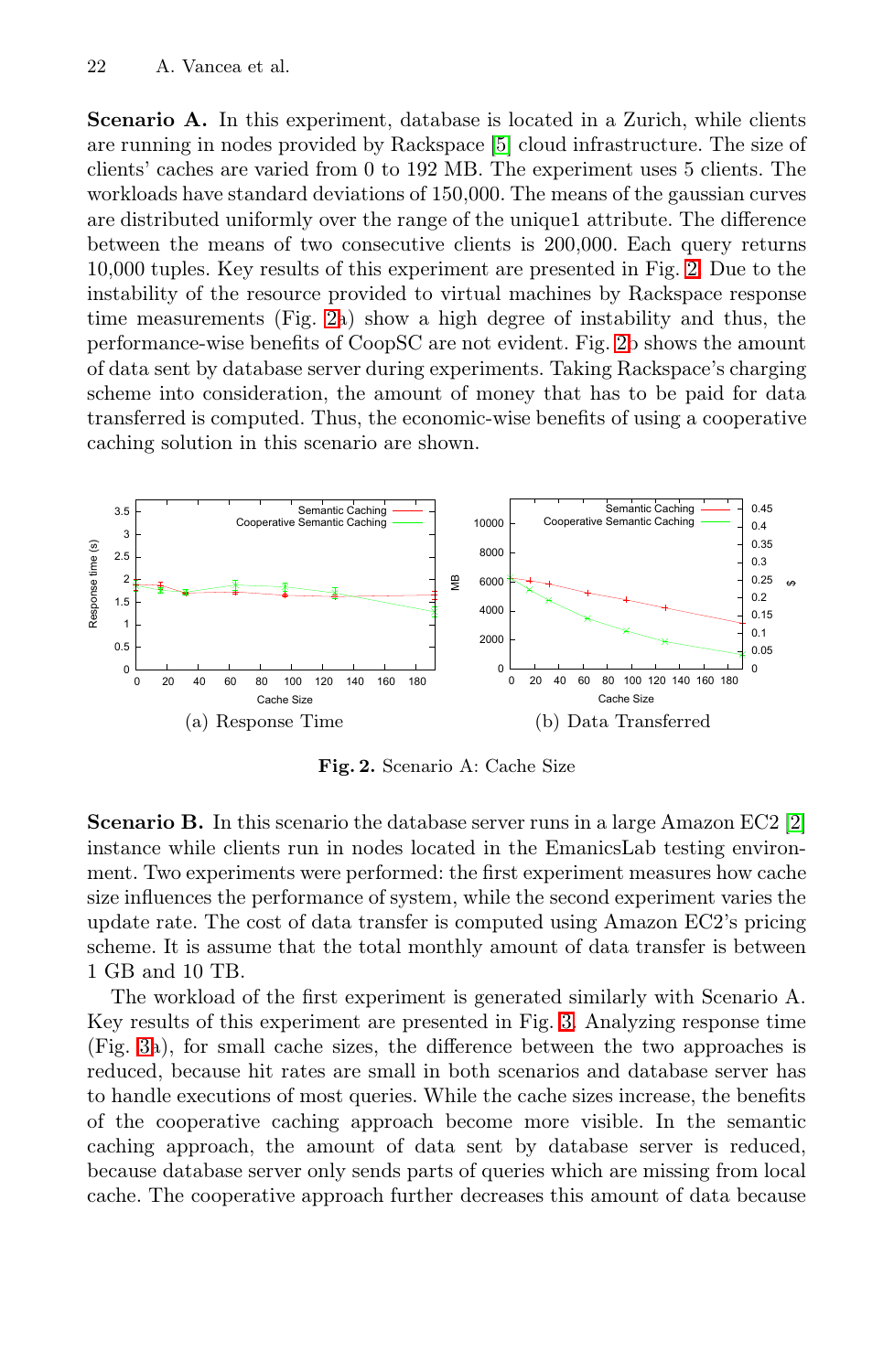

<span id="page-9-1"></span><span id="page-9-0"></span>Fig. 3. Scenario B: Cache Size



Fig. 4. Scenario B: Updates

clients can also transfer tuples from caches of other peers. Reducing the amount of data also determine the reduction in the cost of data transfer which is cleary visible in Fig[.3b](#page-9-0)).

The second experiment investigates how update statements influence the performance of the cooperative caching approach. The size of clients' cache is 64 MB. The workload consists of a sequence of alternative selection and update sessions. Selection session are generated similarly with the first experiment. Update sessions contain a number of updates statements which modify a single tuple chosen randomly based on the normal distribution used for selection sessions. The number of update statements per session is varied from 0 to 150. Fig. [4](#page-9-1) illustrates the results of this experiment. While the number of update statements per session increases, the performance of the caching system starts to decrease because update statements invalidate an increasing number of cache entries. Thus, both query response time and number of tuples sent by database server increase. The cost of data transfer follows the same trend.

## 5 Summary and Conclusions

The CoopSC approach determines a cooperative semantic caching architecture, that optimizes the execution of database queries by caching old query results in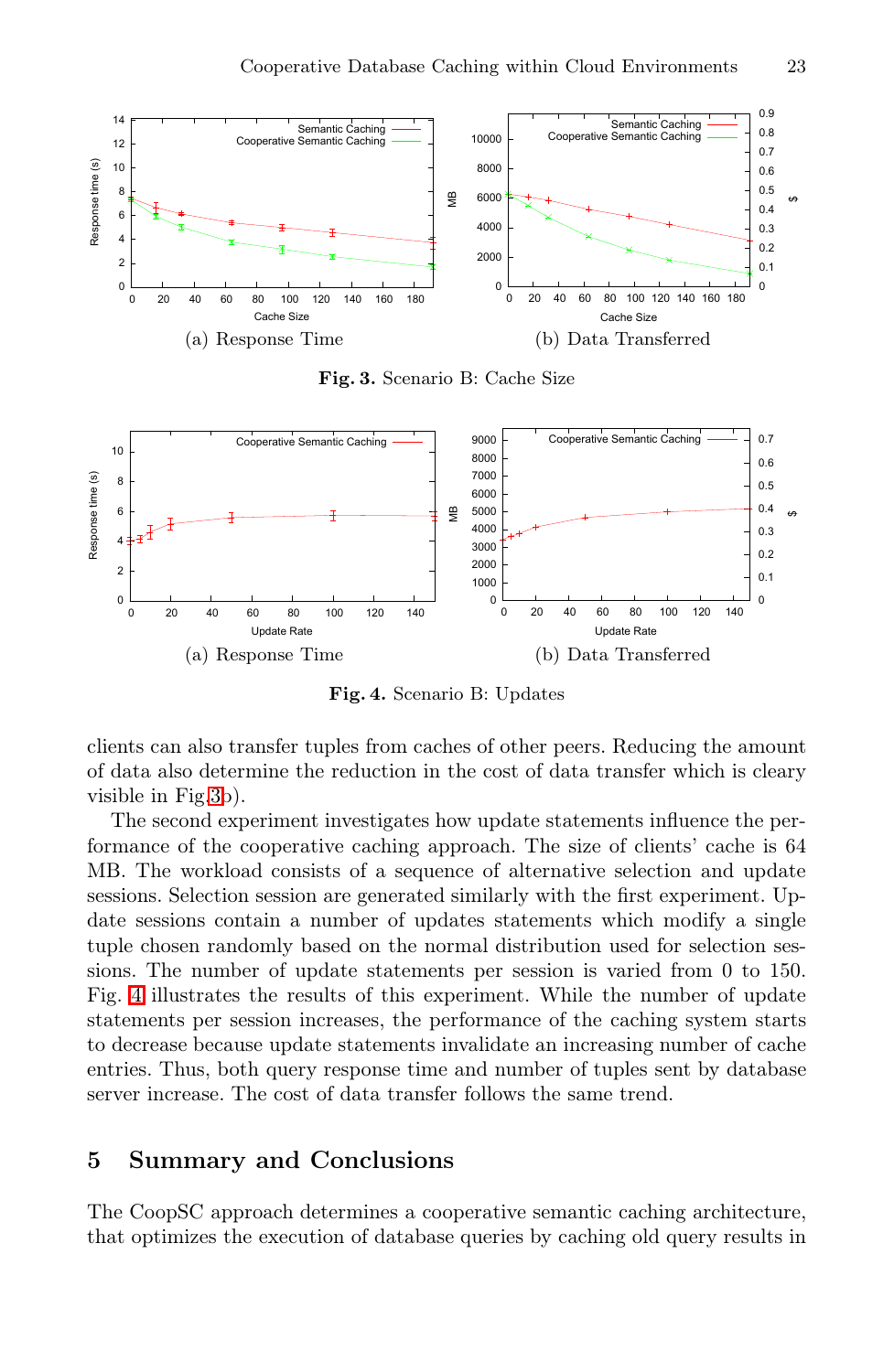order to answer new queries, allowing clients to share their cache entries in a cooperative matter. CoopSC supports n-dimensional range select-project queries. Update queries are also handled. The design of the CoopSC approach was described and major details outlined. The proposed approach was evaluated and compared with the classic semantic caching approach within real-life cloud environments. These evaluation results show that CoopSC, especially by applying distributed principles and the P2P overlay techniques in particular, could reduce the response time of range selection queries and the amount of data sent by database server for read-intensive workloads. The benefits for workloads with a significant number of updates statements are limited due to the increased invalidation of cache entries. The economic advantages of CoopSC in the context of cloud solutions were also outlined.

Thus, the CoopSC approach shows that using a cooperative semantic caching approach can increase the performance of database systems by reducing queries' response time and the amount of data sent by a database server. When used within cloud environments, CoopSC also reduces the amount of money that has to be paid for data transfer.

<span id="page-10-4"></span><span id="page-10-1"></span>Acknowledgements. This work was supported by the CoopSC project funded by the Swiss National Science Foundations, Contract No. 200021-134679/1.

# <span id="page-10-5"></span><span id="page-10-2"></span>References

- <span id="page-10-3"></span>1. Amazon.com ec2: Ec2 frequently answered question, <http://aws.amazon.com/ec2/faqs>
- <span id="page-10-7"></span>2. Amazon.com web services: Products and services, <http://aws.amazon.com/product>
- 3. Global earthquake model, <http://www.globalquakemodel.org>
- <span id="page-10-6"></span>4. Gogrid website: Gogrid cloud services, <http://www.gogrid.com>
- <span id="page-10-0"></span>5. Rackspacecloud website: Rackspacecloud service, <http://www.rackspacecloud.com>
- 6. Armbrust, M., Fox, A., Griffith, R., Joseph, A.D., Katz, R.H., Konwinski, A., Lee, G., Patterson, D.A., Rabkin, A., Zaharia, M.: Above the clouds: A Berkeley view of cloud computing. Technical report (2009)
- 7. Bitton, D., Turbyfill, C.: A retrospective on the Wisconsin benchmark. Readings in Database Systems (1988)
- 8. Brantner, M., Florescu, D., Graf, D., Kossmann, D., Kraska, T.: Building a database on s3. In: Proceedings of the 2008 ACM SIGMOD, pp. 251–264. ACM, New York (2008)
- 9. Carey, M.J., Franklin, M.J., Livny, M., Shekita, E.J.: Data caching tradeoffs in client-server dbms architectures. SIGMOD Record 20(2) (1991)
- 10. Chen, L., Rundensteiner, E.A., Wang, S.: Xcache: a semantic caching system for xml queries. In: Proceedings of the ACM SIGMOD (2002)
- 11. Coleman, N., Raman, R., Livny, M., Solomon, M.: A peer-to-peer database server based on bittorrent. Technical Report 10891, School of Computing Science, Newcastle University (2008)